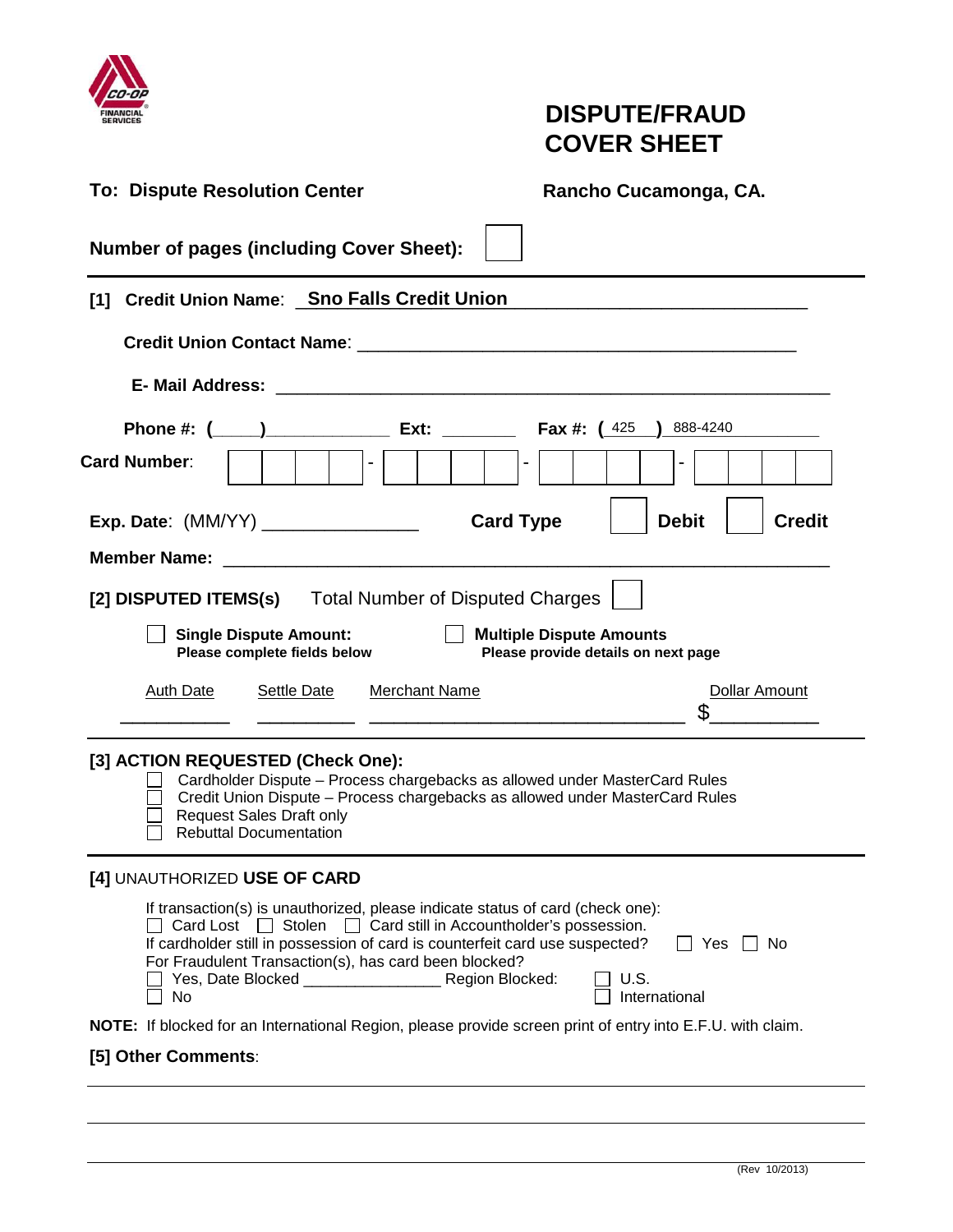# **Notification of Disputed Transaction**



| <b>Account Information</b>                           |                                                                                                                                                                                                                                     |                  |                      |                    |
|------------------------------------------------------|-------------------------------------------------------------------------------------------------------------------------------------------------------------------------------------------------------------------------------------|------------------|----------------------|--------------------|
| <b>Cardholder Name:</b>                              |                                                                                                                                                                                                                                     |                  |                      |                    |
| <b>Card Number:</b>                                  |                                                                                                                                                                                                                                     | <b>Card Type</b> | $\Box$ Debit Card    | $\Box$ Credit Card |
| <b>Transaction Information</b>                       |                                                                                                                                                                                                                                     |                  |                      |                    |
| <b>Transaction Date</b>                              | <b>Merchant Name</b><br><u> 1989 - Johann Stoff, amerikansk politiker (d. 1989)</u>                                                                                                                                                 |                  | <b>Dollar Amount</b> |                    |
|                                                      | What was purchased? (Required) $\Box$ Merchandise $\Box$ Services Expected Date of Merchandise/Services: $\Box$<br>Describe in Detail the Merchandise/Services Purchased (Required):                                                |                  |                      |                    |
| <b>Dispute Reason</b>                                |                                                                                                                                                                                                                                     |                  |                      |                    |
|                                                      | Please select ONE item below that best describes the details of your dispute. Please note that it may not be possible to assist<br>you with your dispute unless all relevant information or documents are submitted with this form. |                  |                      |                    |
| <b>MULTIPLE PROCESSING</b><br>□.<br>in the amount of | I have been billed multiple times (2 or more) for the same purchase. The original charge posted to my account on $\frac{1}{1}$                                                                                                      |                  |                      |                    |

# ☐ **DIFFERENCE IN AMOUNT**

The amount on my sales slip differs from the amount billed. The correct amount is: **.** Enclosed is my receipt showing the correct amount (**Required**).

### ☐ **PAID BY OTHER MEANS**

The charge(s) was paid by another method. The charge was paid by □Cash □Debit/Credit Card □Check □Other. Enclosed is a copy of the proof of payment (cancelled check-front and back, receipt or account statement) (**Required**).

### ☐ **LATE PRESENTMENT**

The merchant posted a transaction more than 6 months after the transaction date and has caused the account to default. I have contacted the merchant and still did not receive resolution. A detailed explanation including my attempt to resolve is detailed below. **\*Pleaseprovide additional informationormerchant's response in Attempt To Resolve/Additional Details section.**

### ☐ **CREDIT POSTED AS ADDITIONAL DEBIT**

The merchant promised a credit to the cardholder but a second debit was posted to the account. I have contacted the merchant and still did not receive resolution. A detailed explanation including my attempt to resolve and proof of credit voucher is detailed below. **\*Pleaseprovide additional informationormerchant's response in Attempt To Resolve/Additional Details section.**

### ☐ **INCORRECT CURRENCY**

I authorized a transaction but the merchant posted the sale with an incorrect currency, causing an incorrect amount to be debited. I have contacted the merchant and still did not receive resolution. A detailed explanation including my attempt to resolve is detailed below. **\*Pleaseprovide additional informationormerchant's response in Attempt ToResolve/Additional Details section.**

### ☐ **CREDIT NOT RECEIVED**

I was given a credit slip or refund acknowledgement by the merchant on  $\frac{1}{1}$ , but the credit has not yet posted to my account. Attached is a copy of the credit slip/refund acknowledgement.

\*If no credit slip/refund acknowledgment given, please provide merchant's response in Attempt To Resolve/Additional Details section. ☐ **CANCELLED TRANSACTION**

| I cancelled this recurring transaction with the merchant on                                          |  | No charges after this date are authorized from this |  |  |
|------------------------------------------------------------------------------------------------------|--|-----------------------------------------------------|--|--|
| merchant. If merchandise was purchased, please provide the date you expected to receive merchandise. |  |                                                     |  |  |
| I was advised of the Terms and Conditions of the sale or cancellation policy $\Box$ Yes              |  | $\Box$ No.                                          |  |  |

### ☐ **CANCELLED RESERVATION**

| I cancelled this reservation with the hotel/lodging merchant on | The reservation was made for                       |
|-----------------------------------------------------------------|----------------------------------------------------|
| The cancellation number provided to me is:                      | *If no cancellation number given, were you advised |
| of the cancellation policy<br>□Yes □No.                         |                                                    |

**\*Please provide additional information or merchant's response in Attempt To Resolve/Additional Details section.**

# ☐ **MERCHANDISE/SERVICES NOT RECEIVED**

I have not received the merchandise/services by the Expected Date noted above. I have contacted the merchant on but a credit has yet to post to my account. Was the merchant unwilling or unable to provide the merchandise/services? ☐Yes ☐No **\*Please provide additional information or merchant's response in Attempt To Resolve/Additional Details section.**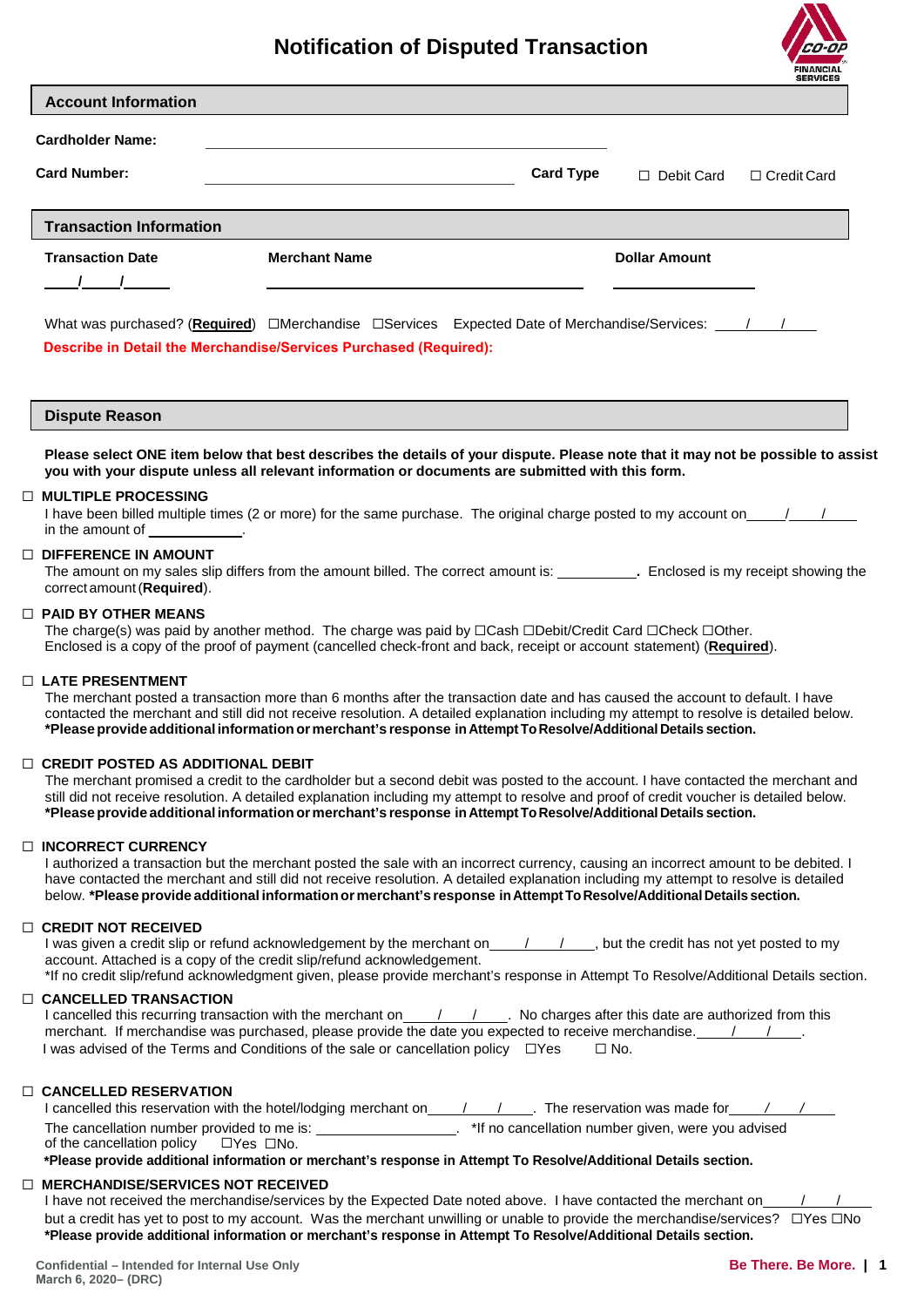# **Notification of Disputed Transaction**



# ☐ **MERCHANDISE RETURNED**

I have returned the merchandise on  $\frac{1}{1-\alpha}$  and requested a refund from the merchant. My Return Authorization Number (RAN) or cancellation number is:

The merchandise was returned via □USPS □FedEx □UPS □ Other My tracking# .

**\*Please provide additional information or merchant's response in Attempt To Resolve/Additional Details section.**

### ☐ **NOT AS DESCRIBED**

The merchandise/services are different from what was ordered or described. I have detailed what was expected, what was received, and indicated my attempt to return below. Was the merchandise deemed counterfeit?□Yes □No If yes, please provide information on the entity that indicated merchandise to be counterfeit

Date Entity Notified as Counterfeit:

**\*Pleaseprovide additional informationor merchant's response in AttemptToResolve/Additional Details section.**

## ☐ **DEFECTIVE MERCHANDISE**

The merchandise ordered and received was damaged or defective. I have contacted the merchant and still did not receive resolution. A detailed explanation including my attempt to return is detailed below.

**\*Pleaseprovide additional informationormerchant's response in Attempt To Resolve/Additional Details section.**

☐ **MISREPRESENTATION (***Debt Consolidation, Credit Repair, Mortgage Repair/Modification, Credit Card Interest Rate Reduction***)** The terms of sale were misrepresented by the merchant. I have contacted the merchant and still did not receive resolution. A detailed explanation of the misrepresentation including evidence, supporting documentation, and my attempt to resolve is detailed below. **\*Pleaseprovide additional informationormerchant's response in Attempt To Resolve/Additional Details section.**

# ☐ **DELAYED/AMENDED CHARGES (LODGING, VEHICLE/EQUIPMENT RENTAL ETC.)**

I was billed for additional fees by the merchant which I did not authorize. I have contacted the merchant and still did not receive resolution. **\*Please provide additional information or merchant's response in Attempt To Resolve/Additional Details section.**

# ☐ **ATM DISCREPANCY**

The incorrect amount was dispensed from an ATM. ☐No funds received ☐Portion of funds received – Total Amt. Received:

# **\*Attempt To Resolve/Additional Details**

Did you attempt to resolve with the merchant? ☐Yes ☐No

Date of most recent contact with merchant:  $\frac{1}{1-\frac{1}{1-\frac{1}{1-\frac{1}{1-\frac{1}{1-\frac{1}{1-\frac{1}{1-\frac{1}{1-\frac{1}{1-\frac{1}{1-\frac{1}{1-\frac{1}{1-\frac{1}{1-\frac{1}{1-\frac{1}{1-\frac{1}{1-\frac{1}{1-\frac{1}{1-\frac{1}{1-\frac{1}{1-\frac{1}{1-\frac{1}{1-\frac{1}{1-\frac{1}{1-\frac{1}{1-\frac{1}{1-\frac{1}{1-\frac{1}{1-\frac{1}{1-\frac{1$ 

Contact Name:

How did you contact the merchant? □Phone □Email □Letter □ In person

Please describe the attempt to resolve with the merchant (**Required**):

Additional Details (\*Please provide a detailed description of what was received for Not as Described/ Counterfeit/Defective):

**Cardholder Signature: \_\_\_\_\_\_\_\_\_\_\_\_\_\_\_\_\_\_\_\_\_\_\_\_\_\_\_\_\_\_\_\_\_\_\_\_\_\_\_\_\_\_\_\_\_\_\_ Date: \_\_\_\_\_\_\_\_\_\_\_\_\_\_\_\_\_\_\_\_\_\_\_\_**

For Credit Union Use Only Associate Name/Teller ID

Claim Intake Date: \_\_\_\_\_/\_\_\_\_/\_\_\_\_

**Confidential – Intended for Internal Use Only March 6, 2020– (DRC)**